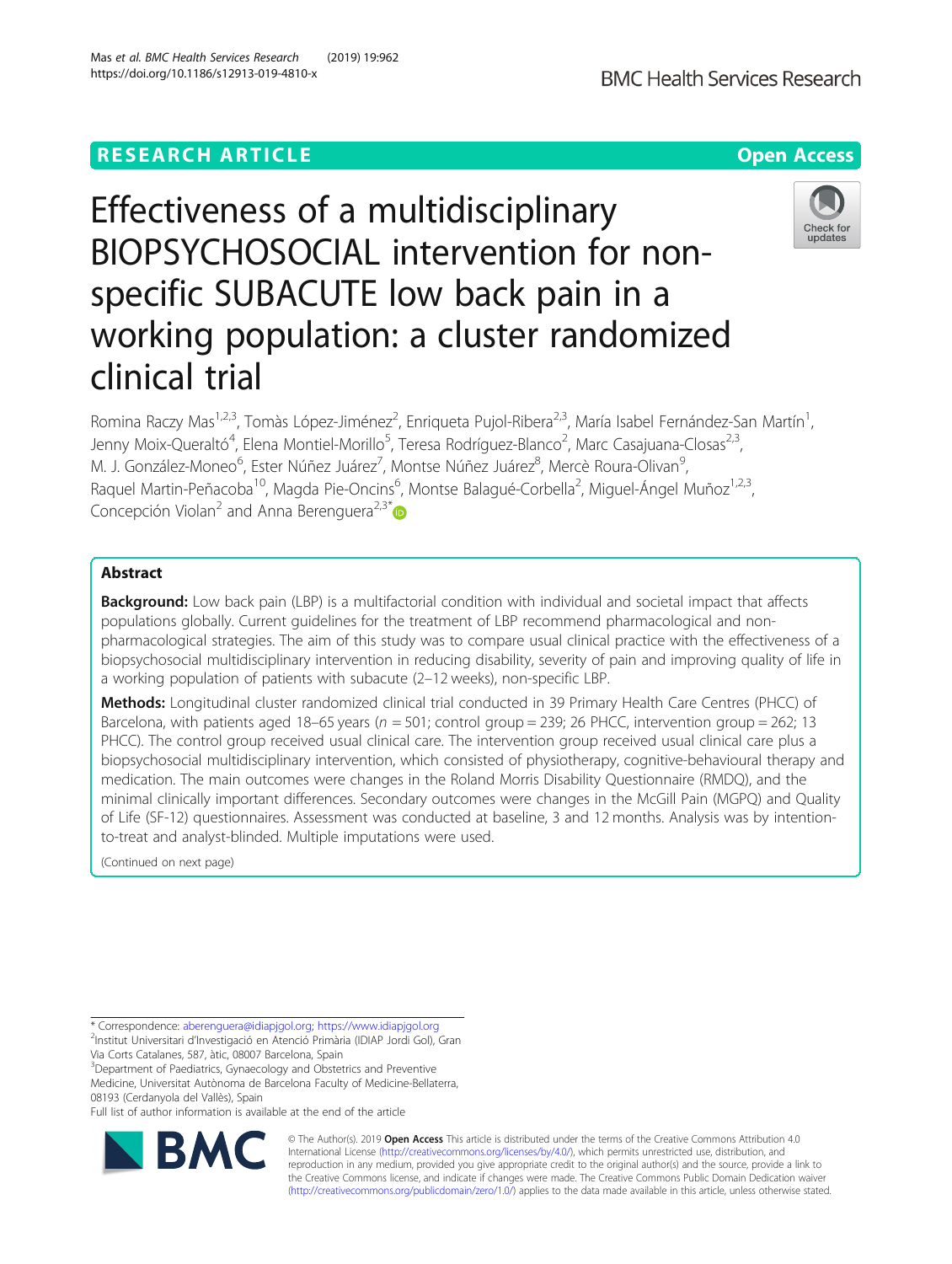# (Continued from previous page)

Results: Of the 501 enrolled patients, 421 (84%) provided data at 3 months, and 387 (77.2%) at 12 months. Mean age was 46.8 years (SD: 11.5) and 64.7% were women. In the adjusted analysis of the RMDQ outcome, only the intervention group showed significant changes at 3 months (− 1.33 points,  $p = 0.005$ ) and at 12 months (− 1.11 points,  $p = 0.027$ ), but minimal clinically important difference were detected in both groups. In the adjusted analysis of the RMDQ outcome, the intervention group improvement more than the control group at 3 months (− 1.33 points, p = 0.005) and at 12 months (− 1.11 points, p = 0.027). The intervention group presented a significant difference. Both groups presented a minimal clinically important difference, but more difference in the intervention group. The intervention group presented significant differences in the MGPQ scales of current pain intensity and VAS scores at 3 months. No statistically significant differences were found in the physical and mental domains of the SF-12.

Conclusions: A multidisciplinary biopsychosocial intervention in a working population with non-specific subacute LBP has a small positive impact on disability, and on the level of pain, mainly at short-term, but no difference on quality of life.

Trial registration: [ISRCTN21392091](http://www.isrctn.com/ISRCTN21392091) (17 oct 2018) (Prospectively registred).

Keywords: Primary health care, Multidisciplinary biopsychosocial intervention, Non-specific subacute low back pain, Disability, Pain, Quality of life, Cognitive-behavioural therapy

# Background

Low back pain (LBP) is a common health problem that affects approximately 80–85% of the general population at least once in their lifetime and has a global prevalence between 17 and 32%, of which 11–12% are disabled by this condition [\[1](#page-7-0), [2](#page-7-0)]. In a recent survey conducted in Spain, LBP was highly prevalent (50.9%) at all ages, but especially in the working age population (18–65 years old) [[3\]](#page-7-0).

The Global Burden of Disease 2010 ranks LBP amongst the top ten causes of DALYs (disability-adjusted life years) [\[2](#page-7-0)]. Consequently, LPB is associated with a huge individual and societal burden and remains a frequent reason for medical consultation globally [\[4](#page-7-0)]. In Spain alone, LBP generates over 2 million annual con-sultations in primary care (ENSE 2011/12) [[5\]](#page-7-0).

Despite the wide range of treatments and health-care resources devoted to LBP, back-related disability and burden have increased, in recent years [[6\]](#page-8-0). A study carried out in 36 Primary Health Care Centres (PHCC) in Spain showed that despite guideline-based management, the pain continued in 37% and had worsened in 10% of patients after two months [[7](#page-8-0)]. The natural history of LBP can be extremely variable and recurrences are common, with, approximately 65% of patients still experiencing pain one year after the onset of this condition [\[8](#page-8-0), [9\]](#page-8-0).

It is generally accepted that subacute LBP occurs after a period of at least 6 months without LBP, and that it has a duration between 2 and 12 weeks [\[10](#page-8-0)]. Research conducted in Spain reported changes in disability, pain and quality of life after 2 weeks of LBP [[11\]](#page-8-0). Once the subacute episode has been established, early interventions are recommended to avoid deterioration, even if it is considered that approximately one third of patients have a favourable evolutions [[6\]](#page-8-0).

Compared to no treatment and to other guideline recommendations, recent evidence-based studies support a multidisciplinary approach to ameliorate LBP [\[6\]](#page-8-0). Accordingly, it has been suggested that the timely integration of multidisciplinary treatment strategies that include physiotherapy, cognitive-behavioural therapy and medication for patients with non-specific subacute LBP, might reduce the individual and social impact [\[12\]](#page-8-0). Following a systematic review by Kamper et al. (2014), who adopted the term 'multidisciplinary biopsychosocial rehabilitation' to integrate education and physiotherapy with cognitive-behavioural psychology with the aim to improve disability and function, [[9](#page-8-0)] the current NICE guidelines (2016) recommend early multidisciplinary management [\[13\]](#page-8-0).

Lastly, the main objective of the current study was to evaluate the change in disability using the validated Spanish version of the Roland Morris Disability questionnaire (RMDQ) across the intervention and its association with minimal clinically important differences. The second goal were to assess changes in pain intensity using the McGill Pain Questionnaire (MGPQ) and in quality of life as measured by the Short Form 12-Item (SF-12).

# Methods

## Design

An analyst-blinded longitudinal cluster randomized controlled clinical trial was conducted. Patients with nonspecific subacute LBP treated with a multidisciplinary approach (intervention group) were compared with a control group receiving only usual clinical care. (Current Controlled Trials identifier: ISRCTN21392091) (17 oct 2018) (Prospectively registred). The study protocol has been previously published [\[12\]](#page-8-0).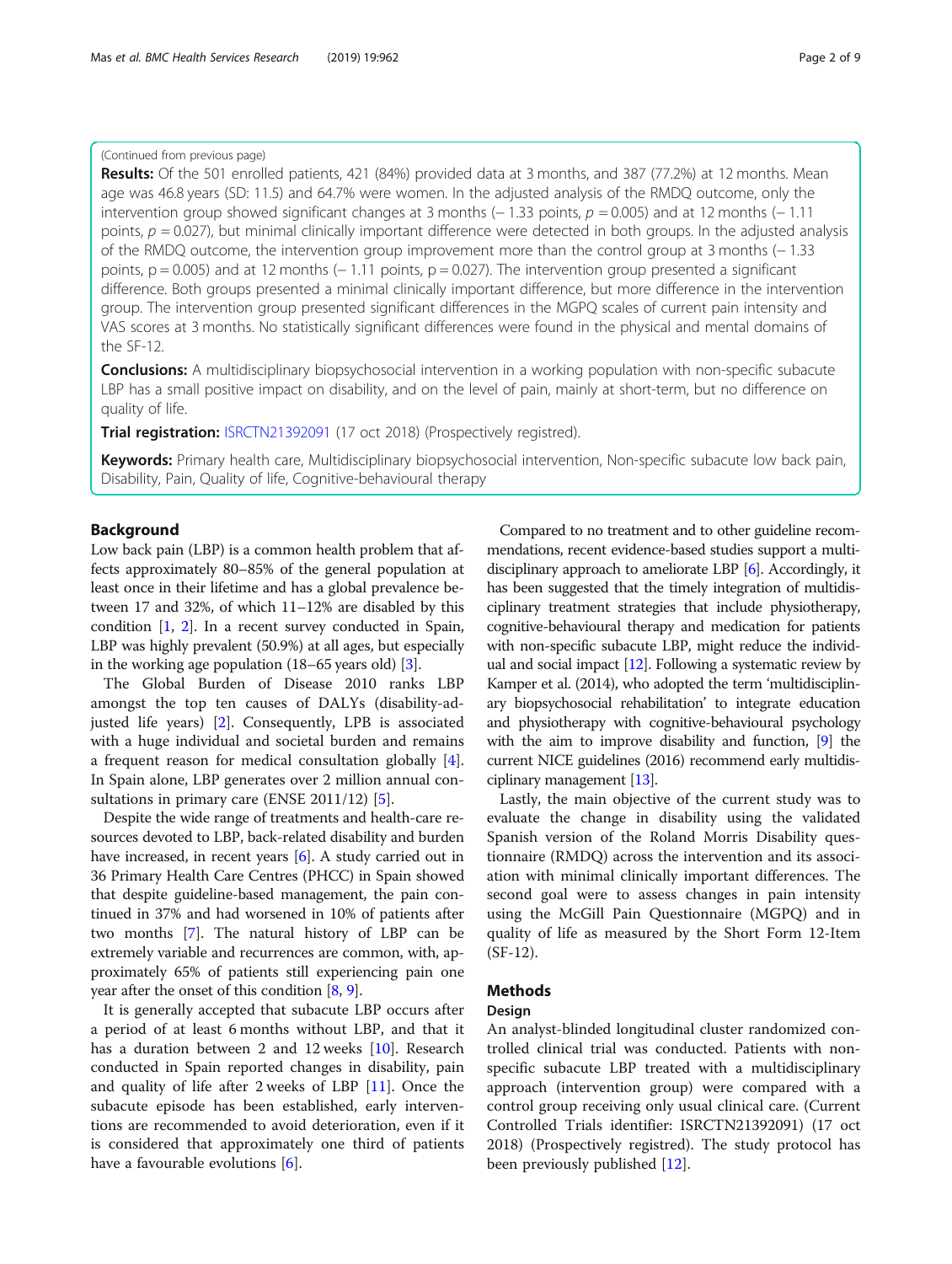# Setting

The trial was conducted in the primary care setting. A total of 39 PHCCs located in Barcelona and its greater metropolitan area participated in the project.

## Study population

Patients were included if they presented LBP lasting between 2 and 12 weeks, and if they did not have a history of LBP during the 6 months prior to the current episode [[10,](#page-8-0) [14](#page-8-0)]. Participants were active workers, aged between 18 and 65 years, they had to understand Catalan or Spanish and were required to be contactable for at least twelve months after the onset of the study. Exclusion criteria were as follows: patients unwilling to participate; LBP that coexisted with cognitive impairment or psychiatric disorders; other causes of disability which impeded responding to the questionnaires; pregnancy and breastfeeding; physical problems in the preceding 3 months; and a diagnosis of fibromyalgia. In addition, the GP had to certify that no signs or symptoms frequently associated with specific LBP or potentially severe illnesses were present. Detailed information about the recruitment procedure has been published elsewhere [\[12\]](#page-8-0).

#### Randomization (see flowchart-Fig. [1\)](#page-3-0)

Randomization was by cluster, and the randomization unit was the PHCC. A cluster design was used because the intervention was delivered to groups and to minimize contamination. After the PHCC agreed to participate, they were allocated either to the control or the intervention group. During recruitment, the GPs of the PHCC, who knew about the allocation (intervention or control), identified the patients consulting for new episodes of subacute LBP. The patients who met the inclusion criteria were invited to participate, without knowing the allocation of their PHCC. All patients signed the informed consent form.

#### Intervention design

Table [1](#page-4-0) shows the treatment components of the intervention and the control groups. Both groups received guideline-based pharmacological treatment. Participants in the control group received usual clinical care, based on the Clinical Guidelines for Lumbar Spine Disorders in Adults published by the Catalan Institute of Health [[15\]](#page-8-0). Patients allocated to the intervention group received the same care described for the control group, plus the Spanish version of the educational booklet "The Back Manual" [[16,](#page-8-0) [17](#page-8-0)] and some audio visual materials.

The intervention was conducted by a GP and/or nurse, a psychologist and a physiotherapist. The programme lasted a total of 10 h, as explained in Table [1](#page-4-0). Sessions took place during the week and lasted between 90 and 120 min. To maximise participant adherence to the group sessions, different times were offered. Each group included between 6 and 12 participants and some PHCCs had more than one group receiving the same intervention. To guarantee the standardisation of the group sessions, only one qualified psychologist and one physiotherapist with expertise in group interventions implemented the intervention in all PHCCs. At the end of the study, the control group also received the educational booklet and the audio-visual material.

# Outcomes measures

The main outcome measurement was change in disability as measured by the Roland Morris Disability Questionnaire (RMDQ) [[18](#page-8-0)], translated and validated into Spanish [\[19](#page-8-0)] (scale 0–24; lower scores indicate less disability). A minimal clinically important difference in disability under 2.5 RMDQ points compared to the baseline value for subacute and chronic patients was considered negligible [[20](#page-8-0), [21](#page-8-0)].

Secondary outcome measurements were: intensity of pain, as evaluated with the Spanish version of the McGill Pain Questionnaire (MGPQ) (McGill Pain Questionnaire, Melzac, 1975) [\[22,](#page-8-0) [23](#page-8-0)], which assesses 3 parameters with 3 dimensions (sensorial, affective and evaluative): Total Intensity Score (scale 0–14), Current Intensity Score (scale 0–5) and Visual Analogical Scale (VAS, scale 0–10); and the mental and physical health-related quality of life, measured with the Spanish version of Short Form 12 version 1 [[24](#page-8-0)] (SF-12, scale 0–100; lower scores indicate worse health related quality of life).

The main independent variable was the intervention arm: biopsychosocial multidisciplinary intervention, or usual clinical care.

#### Data collection and follow-up

All participants were invited to attend the PHCC for outcome assessments. They were assessed at baseline and at 3 and 12 months. To maximise patient's adherence and to avoid loss of participants, patients received a phone call at 6 months. Detailed socio-demographic and clinical variables have been published elsewhere [[12\]](#page-8-0).

For each assessment, the same two expert psychologists made up to three phone calls at different times during the day to book the appointments and performed the outcome measures by interviewing the participant, collected information by reviewing medical records, contacted the patient's GP to inquire about their development (compliance and factors associated with low back pain) and answered questions about the study. A senior psychologist specialised in pain management conducted the intervention.

# Sample size

The sample-size was calculated based on change in RMDQ at three months of follow up. To allow for the cluster randomization by PHCC, we considered an intraclass correlation coefficient of 0.05. In order to detect a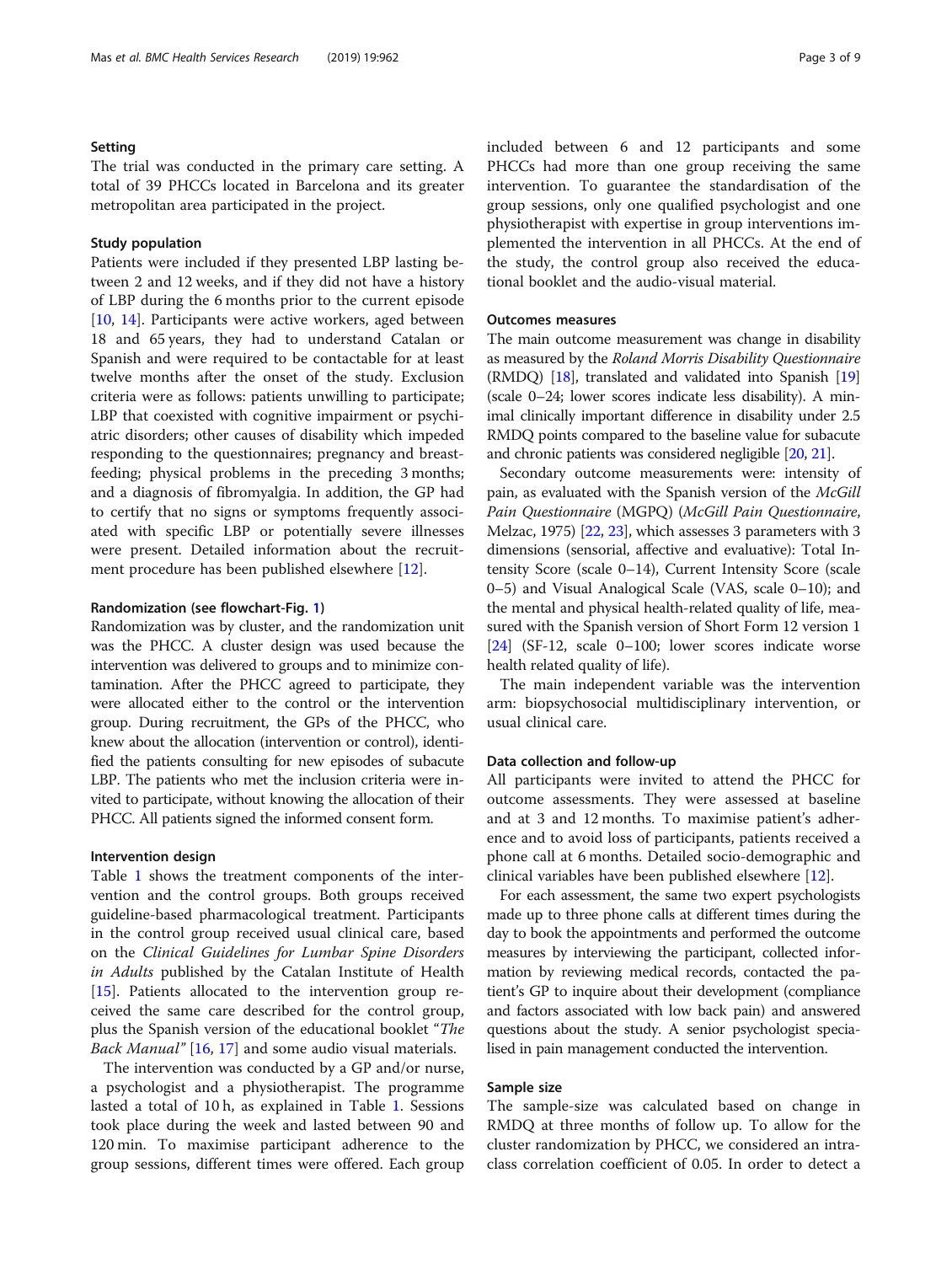<span id="page-3-0"></span>

difference of 2.5 points between the two intervention arms with a standard deviation of 5.7, an alpha error of 0.05, a beta error of 0.20, and a 20% dropout rate, a sample size of 348 subjects was required per intervention arm, with a the total number of PHCCs of 36. PASS 15 "Test fot Two Means in a Cluster-Ramndomized Design" module (Utah, USA, [ncss.com/software/pass\)](http://ncss.com/software/pass) was used to calculate sample size.

### Statistical analysis

Data were analysed in accordance with CONSORT guidelines, extension to cluster randomized trials, and based on an intention-to-treat principle. The analysis was performed at the individual level using cluster data methods [[25\]](#page-8-0).

The intervention effect at each follow-up was assessed using the change (follow-up minus baseline) in the intervention group minus the change in the control group in the outcomes.

To address potential biases due to incomplete followup, multiple imputation by chained equations with 100 imputed datasets was applied to outcomes and covariates [\[26](#page-8-0)–[28\]](#page-8-0). Estimates from each imputed dataset were combined following the rules outlined by Rubin [\[29](#page-8-0)].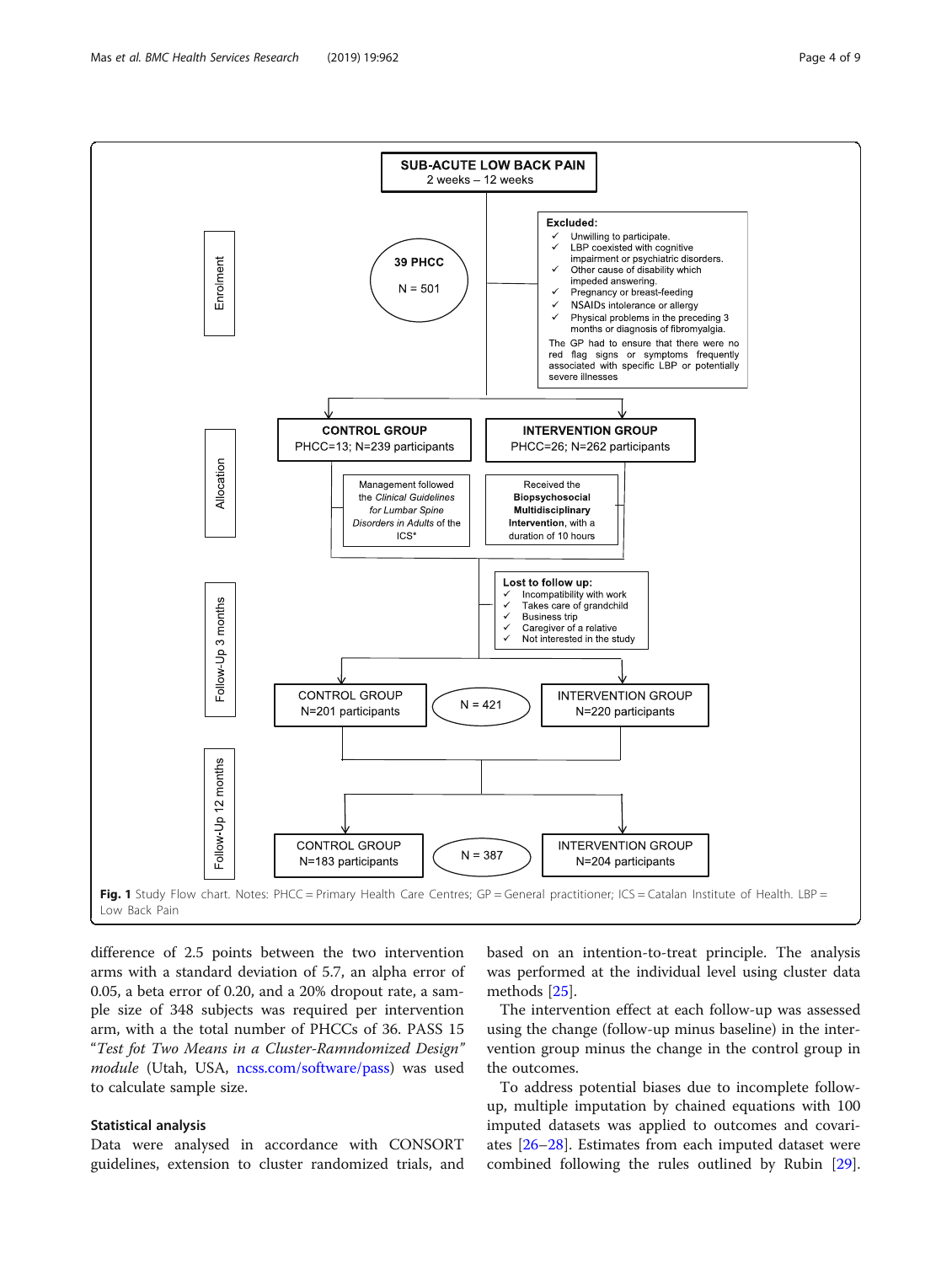<span id="page-4-0"></span>**Table 1** Components of the biopsychosocial multidisciplinary intervention and usual care

|                                     |                                | <b>OBJECTIVE</b>                                                                                                                                                                                     | THEORY PROGRAM                                               | PRACTICAL PROGRAM                                                                                                               |
|-------------------------------------|--------------------------------|------------------------------------------------------------------------------------------------------------------------------------------------------------------------------------------------------|--------------------------------------------------------------|---------------------------------------------------------------------------------------------------------------------------------|
| <b>INTERVENTION</b><br><b>GROUP</b> | $GP + Nurse$<br>2 <sub>h</sub> | Answer queries, demystify concepts about LBP<br>and promote adherence to the intervention                                                                                                            | Basics of anatomy and<br>biomechanics of the spine           | Pain mechanisms, types, causes and<br>susceptibility factors.<br>Healthy life habits, concerns and<br>beliefs about LBP.        |
|                                     | Physiotherapist<br>4 h         | Provide tools on exercises/postures to avoid<br>pain and improve quality of life                                                                                                                     | Body posture, ergonomics<br>and benefits                     | Relaxation exercises (breathing),<br>body awareness and postural<br>control                                                     |
|                                     | Psychologist<br>4 h            | Provide participants with cognitive-behavioural<br>therapy techniques.                                                                                                                               | Influence of cognition,<br>emotions and behaviour in<br>pain | Relaxation quidelines, cognitive<br>restructuring and time<br>management.<br>Assertiveness and problem solving,<br>life values. |
| <b>CONTROL</b><br><b>GROUP</b>      | specific advice.               | Clinical Practice Guidelines for Lumbar Spine Disease in Adults<br>• Patient education, give reassuring and positive information about the benign nature of LBP, offer written information including |                                                              |                                                                                                                                 |

• Advise avoiding bed rest and encourage the person to be physically active and continue with normal activities as far as possible. • Consider offering a structured physical exercises program tailored to personal preferences.

• Physical exercise should be introduced gently at first (walking, cycling and swimming) and progressively increased in intensity. • Recommend attendance to the "Back school" after six weeks to those patients who have resumed their daily tasks.

• Prescribe pharmacological treatment according to established guidelines.

GP General practitioner, LBP Low Back Pain

After imputation, the distribution of observed and imputed values was practically equal.

Multivariate regression analysis of each outcome variable was performed for the imputed datasets, taking into account the cluster effect in the models. We conducted linear or logistic mixed-effects model and linear or logistic regression adjusting the standard error for the cluster effect of the PHCC. The final models were adjusted for age, gender, baseline outcome measurement, and the significant confounder and significant interaction variables. We used mixed models and the function "mi estimate" in Stata. In these models, we added the variable PHCC as a cluster/multilevel effect. The linear mixed model was used in the cluster data, with two models for each time-point comparing changes at 3 months and at 12 months with baseline data.

Statistical significance was set at  $P < 0.05$  (2-tailed). The analyses were performed using Stata/SE version 14.2 for Windows (Stata Corp. LP, College Station, TX, USA).

#### Results

A total of 501 subjects were included in the study; 262 subjects (13 PHCC) were allocated to the intervention group and 239 subjects (26 PHCC) to the control group. After 3 and 12 months, 421 (84%) and 387 (77.2%) participants provided data, respectively. The losses were due to work incompatibility, caregiving duties and lack of interest in the study (see Flowchart, Fig. [1\)](#page-3-0). In general patients who dropped out were significantly younger.

Mean age of participants at baseline was 46.8 (SD: 11.5) years and 64.7% were women. Table [2](#page-5-0) shows baseline socio-demographic characteristics and clinical variables, with no statistically significant differences between groups.

Table [3.](#page-6-0) In the adjusted analysis of the RMDQ outcome, the intervention group improvement more than the control group at 3 months (− 1.33 points, 95% CI: − 2.22 to − 0.45,  $p = 0.005$ ) and at 12 months (− 1.11 points, 95% CI:  $-2.08$  to  $-0.13$ ,  $p = 0.027$ ). The intervention group presented a significant difference. A minimal clinically important difference was achieved in both groups, with a difference over 3.5 points in the intervention group compared with baseline at each time-point (3.8 RMDQ points at 3 months and 5.1 RMDQ points at 12 months).

Regarding the level of pain in the adjusted analysis, a marginal difference was observed at 12 months in total intensity, in the intervention group (− 0.69 points; 95% CI:  $-1.41$  to 0.02;  $p = 0.058$ ). However, the intervention group presented a significant differences at 3 months for current intensity score  $(-0.32 \text{ points}; 95\% \text{ CI: } -0.63 \text{ to }$  $-0.02$ ;  $p = 0.040$ ) and for VAS score ( $-0.77$  points; 95% CI:  $-1.53$  to  $-0.01$ ;  $p = 0.046$ ).

The outcome of SF-12 increased in both groups during the follow-up period, but no statistically significant differences between groups on the physical and mental health domains were observed.

# **Discussion**

The aim of this study was to evaluate the effectiveness of a multidisciplinary biopsychosocial intervention in an active population with non-specific subacute LBP. The results shown in Table [3](#page-6-0) were obtained with multiple imputation, although similar values were obtained without multiple imputation (data not shown). The main results indicate statistically significant differences regarding disability and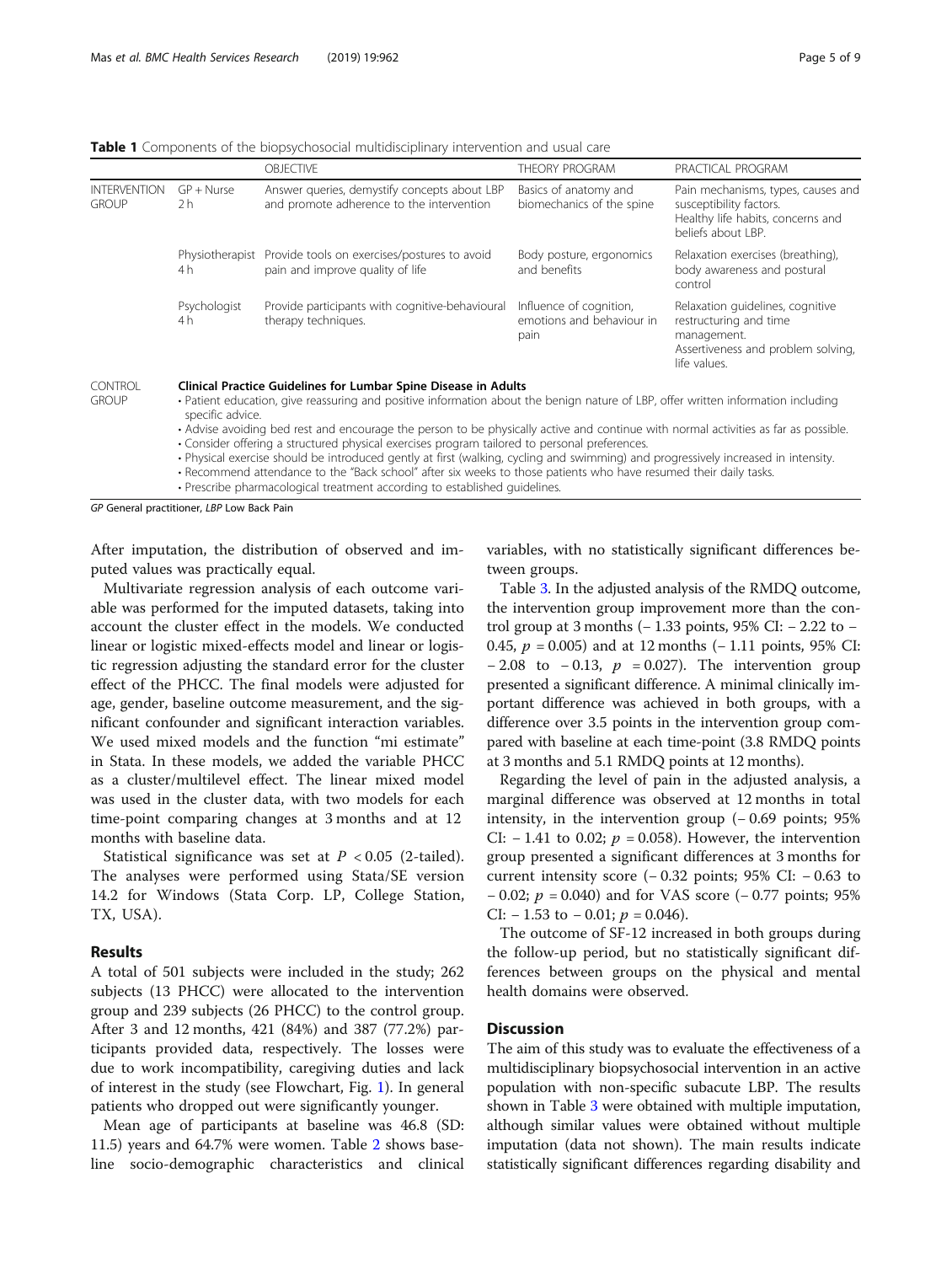| Total       | Control group                                                                | Intervention group |
|-------------|------------------------------------------------------------------------------|--------------------|
| 39/501      | 26/239                                                                       | 13/262             |
|             |                                                                              |                    |
| 46.8 (11.5) | 46.4(11.1)                                                                   | 47.2 (11.9)        |
| 324 (64.7)  | 145 (60.7)                                                                   | 179 (68.3)         |
|             |                                                                              |                    |
| 122 (24.4)  | 61(25.6)                                                                     | 61(23.4)           |
| 274 (54.9)  | 134 (56.3)                                                                   | 140 (53.6)         |
| 103 (20.6)  | 43 (18.1)                                                                    | 60(23.0)           |
| 369 (73.7)  | 188 (78.7)                                                                   | 181 (69.1)         |
|             |                                                                              |                    |
|             |                                                                              |                    |
| 222 (44.4)  | 105 (43.9)                                                                   | 117 (44.8)         |
| 195 (39.0)  | 94 (39.3)                                                                    | 101(38.7)          |
| 83 (16.6)   | 40 (16.7)                                                                    | 43 (16.5)          |
|             | Body mass index (kg/m <sup>2</sup> ) classification ( $n = 500$ ), mean (SD) |                    |

<span id="page-5-0"></span>Table 2 Baseline socio-demographic characteristics and clinical variables

Abbreviations: SD standard deviation, LBP Low Back Pain, PHCC Primary Health Care Centre. Data are mean (SD) or n(%)

pain intensity, with a small effect in the intervention group. Although greater in the intervention group, minimal clinically important differences in disability were achieved in both groups. No differences were observed regarding quality of life.

The results of this trial agree with some studies on subacute and chronic LBP, where moderate quality evidence showed efficacy in contrast with a nonmultidisciplinary rehabilitation [\[8,](#page-8-0) [10](#page-8-0)]. Our findings provide new information on the role of multidisciplinary biopsychosocial interventions delivered in groups in the primary care setting.

The initial study sample consisted of 696 participants and 36 PHCCs. Eventually, 501 participants from 39 PHCCs were recruited, since the period of recruitment was not extendable. Recruitment bias was detected, apparently the GPs of the intervention PHCC were more motivated to recruit. To balance the number of participants, more PHCCs were included in the control group.

The minimal clinically important difference for disability was over 2.5 RMDQ points. Kovacs et al. (2007) showed that an improvement in disability below 2.5 RMDQ points compared to their baseline in each group was clinically irrelevant in patients with subacute and chronic LBP. When analyzing each time-point, differences in disability were greater in the short term in both groups. A meta-analysis of LBP showed noticeable short-term improvement during the first six weeks with multiple treatments, but beyond this time improvement slowed [\[30\]](#page-8-0). Some other studies reported that compared with usual care, multidisciplinary rehabilitation reduces pain intensity and disability, mainly short-term (< 3 months) [[31\]](#page-8-0). Specifically, Fritz (2015) evaluated the outcomes of early physiotherapy versus usual care, with

moderate short-term improvement in disability and pain reduction, but no statistically significant improvement after 1 year [\[32\]](#page-8-0).

We believe that the perceived improvement of disability may be sufficient for some participants but not all. Considering that over 50% of participants in this intervention were women, some studies indicated that patients with greater disability and worse quality of life were frequently women who suffered also from somatic and mood co-morbidities and perceived higher levels of pain [\[33](#page-8-0)–[35\]](#page-8-0). In addition, Chow and colleagues pointed at factors that had been associated with persistent disabling LBP, namely maladaptive pain coping behaviour, high baseline functional impairment, and low general health status [[36](#page-8-0)].

According to the MGPQ, short-term pain reduction was observed to be slightly better in the intervention group. However, some research indicates that minor improvements might be underestimated by patients with LBP that return to their activity or work when nondisabling pain persists [[37,](#page-8-0) [38\]](#page-8-0). Other studies confirm positive results in pain reduction within six weeks, and emphasize the benefits of a multidisciplinary intervention  $[39]$ . For instance, Kamper and colleagues  $(2015)$ found that multidisciplinary biopsychosocial rehabilitation for subacute LBP was more effective than other physical interventions. In contrast, a systematic review conducted by the Cochrane Database 2017 did not find any evidence that this type of intervention was more effective than other treatments for subacute LBP [\[4](#page-7-0)].

The positive effect on disability and pain intensity was not corroborated by the results regarding quality of life. The lack of improvement in quality of life might be explained different levels of disability or pain at baseline.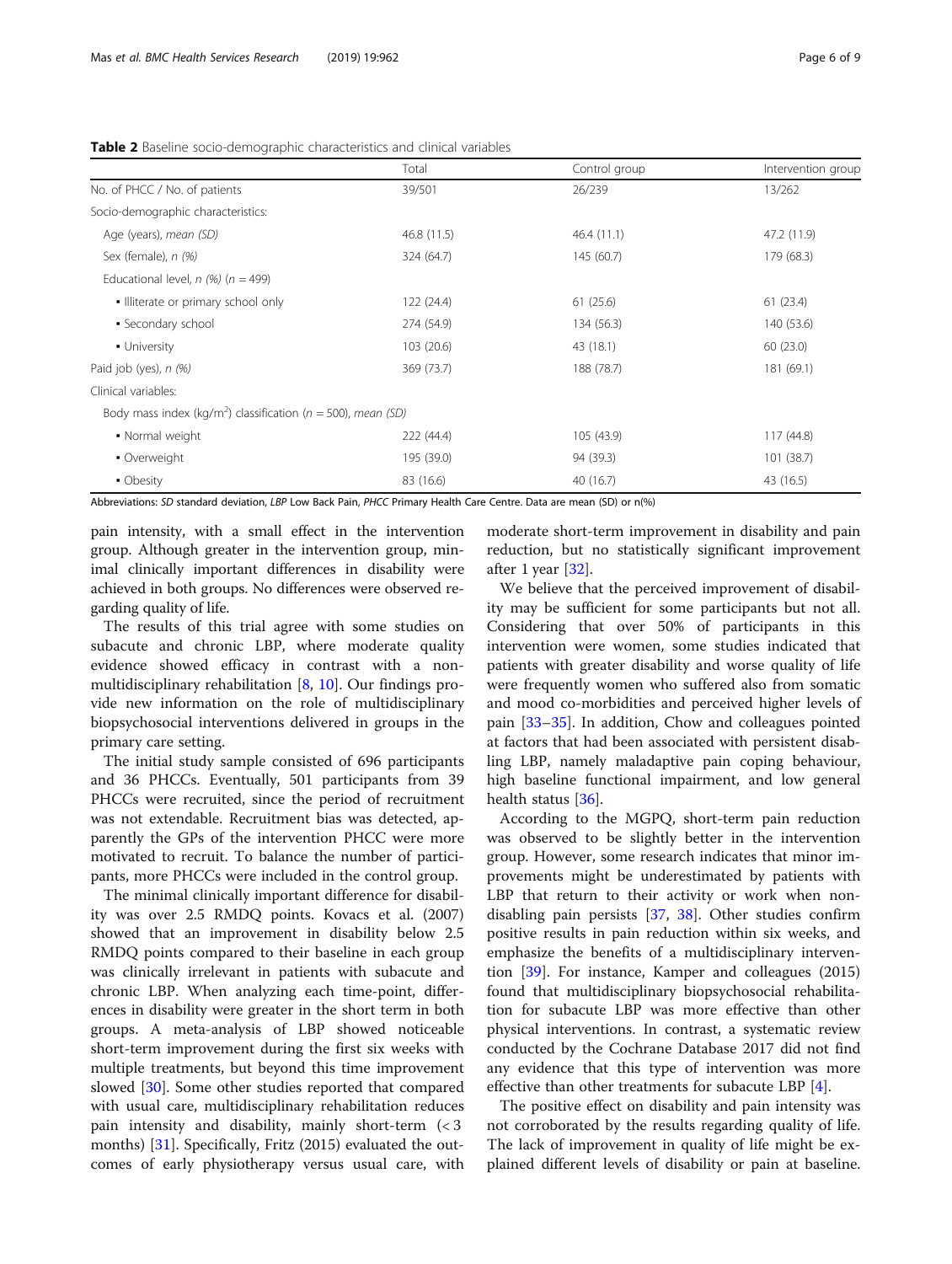| Difference*(95% CI)<br>Difference*(95% CI)<br>change IG - CG<br>P-value Adjusted difference**<br>Value<br>Value<br>P-value<br>RMDQ, mean (SD)<br>Baseline<br>10.0(5.2)<br>9.9(5.3)<br>three months<br>7.4(5.5)<br>$-2.3$ ( $-3.1$ to $-1.6$ ) 6.2 (4.9)<br>$-3.8$ (-4.5 to $-3.2$ ) $-1.5$ (-2.5 to $-0.5$ ) 0.003*<br>$-1.33$ (-2.22 to $-0.45$ ) 0.005*<br>$-5.1$ (-5.8 to $-4.3$ ) $-1.2$ (-2.4 to $-0.0$ ) 0.043*<br>12 months<br>6.0(5.7)<br>$-3.8$ ( $-4.8$ to $-2.9$ ) 5.1 (4.9)<br>$-1.11$ (-2.08 to $-0.13$ ) 0.027*<br><b>MPO</b><br>Total intensity score, mean (SD)<br>Baseline<br>6.5(3.1)<br>6.7(3.1) |
|---------------------------------------------------------------------------------------------------------------------------------------------------------------------------------------------------------------------------------------------------------------------------------------------------------------------------------------------------------------------------------------------------------------------------------------------------------------------------------------------------------------------------------------------------------------------------------------------------------------------|
|                                                                                                                                                                                                                                                                                                                                                                                                                                                                                                                                                                                                                     |
|                                                                                                                                                                                                                                                                                                                                                                                                                                                                                                                                                                                                                     |
|                                                                                                                                                                                                                                                                                                                                                                                                                                                                                                                                                                                                                     |
|                                                                                                                                                                                                                                                                                                                                                                                                                                                                                                                                                                                                                     |
|                                                                                                                                                                                                                                                                                                                                                                                                                                                                                                                                                                                                                     |
|                                                                                                                                                                                                                                                                                                                                                                                                                                                                                                                                                                                                                     |
|                                                                                                                                                                                                                                                                                                                                                                                                                                                                                                                                                                                                                     |
|                                                                                                                                                                                                                                                                                                                                                                                                                                                                                                                                                                                                                     |
| three months $4.6$ (3.6)<br>$-1.8$ (-2.3 to $-1.3$ ) 4.0 (3.6)<br>$-2.7$ (-3.2 to $-2.2$ ) $-0.9$ (-1.6 to $-0.1$ ) 0.022*<br>$-0.49$ ( $-1.39$ to 0.42)<br>0.294                                                                                                                                                                                                                                                                                                                                                                                                                                                   |
| $-3.6$ ( $-4.1$ to $-3.0$ ) $-0.8$ ( $-1.6$ to 0.0)<br>$0.040*$<br>$0.058**$<br>12 months<br>$-2.8$ ( $-3.3$ to $-2.2$ ) 3.1 (3.2)<br>$-0.69$ ( $-1.41$ to 0.02)<br>3.6(3.6)                                                                                                                                                                                                                                                                                                                                                                                                                                        |
| Current Intensity score mean (SD)                                                                                                                                                                                                                                                                                                                                                                                                                                                                                                                                                                                   |
| Baseline<br>2.6(1.1)<br>2.5(1.2)                                                                                                                                                                                                                                                                                                                                                                                                                                                                                                                                                                                    |
| $-0.9$ (-1.1 to $-0.7$ ) 1.3 (1.4)<br>three months $1.7(1.5)$<br>$-1.2$ (-1.4 to $-1.0$ ) $-0.3$ (-0.6 to 0.0)<br>0.083<br>$-0.32$ ( $-0.63$ to $-0.02$ )<br>$0.040*$                                                                                                                                                                                                                                                                                                                                                                                                                                               |
| 12 months<br>$-1.1$ (-1.3 to $-0.9$ ) 0.0 (-0.3 to 0.3)<br>0.854<br>1.6(1.4)<br>$-1.1$ ( $-1.3$ to 0.8)<br>1.4(1.3)<br>$-0.18$ ( $-0.43$ to 0.08)<br>0.162                                                                                                                                                                                                                                                                                                                                                                                                                                                          |
| VAS, mean (SD)                                                                                                                                                                                                                                                                                                                                                                                                                                                                                                                                                                                                      |
| Baseline<br>5.9(2.3)<br>5.8(2.3)                                                                                                                                                                                                                                                                                                                                                                                                                                                                                                                                                                                    |
| $-2.7$ (-3.1 to $-2.2$ ) $-0.9$ (-1.6-0.3)<br>$0.004*$<br>three months $4.1$ (3.3)<br>$-1.8$ (-2.2 to $-1.3$ ) 3.2 (3.2)<br>$-0.77$ (-1.53 to $-0.01$ ) 0.046*                                                                                                                                                                                                                                                                                                                                                                                                                                                      |
| 12 months<br>$-2.0$ ( $-2.5$ to $-1.5$ ) 3.6 (3.0)<br>$-2.3$ (-2.7 to $-1.9$ ) -0.3 (-0.9 to 0.4)<br>0.404<br>3.9(3.2)<br>$-0.27$ ( $-0.88$ to 0.34)<br>0.374                                                                                                                                                                                                                                                                                                                                                                                                                                                       |
| SF-12 Physical health, mean (SD)                                                                                                                                                                                                                                                                                                                                                                                                                                                                                                                                                                                    |
| Baseline<br>40.7(9.3)<br>41.9(9.0)                                                                                                                                                                                                                                                                                                                                                                                                                                                                                                                                                                                  |
| three months $45.3$ (9.8)<br>4.2 (2.7 to 5.6)<br>$0.4$ (-1.6 to 2.3)<br>$0.55$ ( $-1.19$ to 2.29)<br>46.5(8.7)<br>4.5 $(3.2 \text{ to } 5.8)$<br>0.716<br>0.520                                                                                                                                                                                                                                                                                                                                                                                                                                                     |
| 12 months<br>46.2(9.5)<br>5.0 (3.3 to 6.7)<br>47.0 (8.9)<br>4.9 (3.5 to 6.3)<br>$-0.1$ ( $-2.3$ to 2.1)<br>0.922<br>$0.53$ (-1.20 to 2.27)<br>0.532                                                                                                                                                                                                                                                                                                                                                                                                                                                                 |
| SF-12 Mental health, mean (SD)                                                                                                                                                                                                                                                                                                                                                                                                                                                                                                                                                                                      |
| Baseline<br>42.3 (12.4)<br>43.4 (12.8)                                                                                                                                                                                                                                                                                                                                                                                                                                                                                                                                                                              |
| three months 45.0 (13.2) 2.6 (0.7 to 4.6)<br>48.8 (12.0) 5.1 (3.4 to 6.9)<br>$2.5$ (-0.1 to 5.0)<br>0.061<br>$2.56$ ( $-0.33$ to 5.45)<br>0.082                                                                                                                                                                                                                                                                                                                                                                                                                                                                     |
| 12 months<br>48.9 (11.2) 5.5 (3.6 to 7.5)<br>47.0 (11.9) 5.0 (2.9 to 7.1)<br>$0.5$ (-2.3 to 3.4)<br>1.48 $(-0.86$ to 3.83)<br>0.707<br>0.206                                                                                                                                                                                                                                                                                                                                                                                                                                                                        |

<span id="page-6-0"></span>**Table 3** Changes in the Roland-Morris Disability, McGill Pain and SF-12 questionnaires between groups at follow-up ( $N = 501$ )

Abbreviations: SD standard deviation, CI confidence interval, RMDQ Roland-Morris Disability Questionnaire (scale 0-24; lower scores indicate less disability), MGPQ McGill pain questionnaire; 3 dimensions (sensorial, affective and evaluative) with Total Intensity Score (scale 0-14), Current Intensity Score (scale 0-5) and Visual Analogical Scale (VAS, scale 0-10); SF-12 = 12-item short-form health survey version 1 (scale 0-100; lower scores indicate worse health related quality of life). \* Differences were calculated between follow-up and baseline measurements. Mean differences are shown for quantitative outcomes and percentage differences for dichotomous outcomes. \*\*All models were adjusted for the score at baseline, significant confounders and significant interaction variables. Intervention group minus usual care group, mean differences are shown for quantitative outcomes and odds ratios for dichotomous outcomes. Intervention group minus usual care group, mean differences are shown for quantitative outcomes and odds ratios for dichotomous outcomes. Total Intensity Score, VAS Pain Score and Mental Health were estimated with a mixed model considering the PHCC as random effect

For some patients, the effect at follow-up might not achieve their expectations of improvement. In patients with levels of disability or pain that are moderate or low at baseline, the effect of the intervention will have a better perceived impact. Other findings suggest that early active physiotherapy can lead to improved outcomes in global health perception [[34](#page-8-0)]. Interestingly, some authors define the relationship between physical activity and the risk of chronic LBP as a U-shaped distribution, i.e., both too little and excessive activity presented increased risks of chronic LBP and worse quality of life [[36](#page-8-0), [40](#page-8-0), [41](#page-8-0)]. Other factors that intervene in the evolution of LBP include explaining the natural history of this condition and the implementation of the guidelines that seek to relieve or minimize pain.

#### Further research

Further research on complex interventions in LBP should consider the UK Medical Research Council (MRC) framework, which consists of several phases that can be iterated and that use qualitative and quantitative methods. This methodology includes the perspective of the patient throughout the study in order to design the intervention based on the population needs, preferences and experiences. The MRC methodology aims to design feasible, effective and sustainable interventions for the primary health care setting.

Finally, we must encourage the collaboration of primary care professionals and the community in everyday clinical practice and in large scale, multidisciplinary interventions.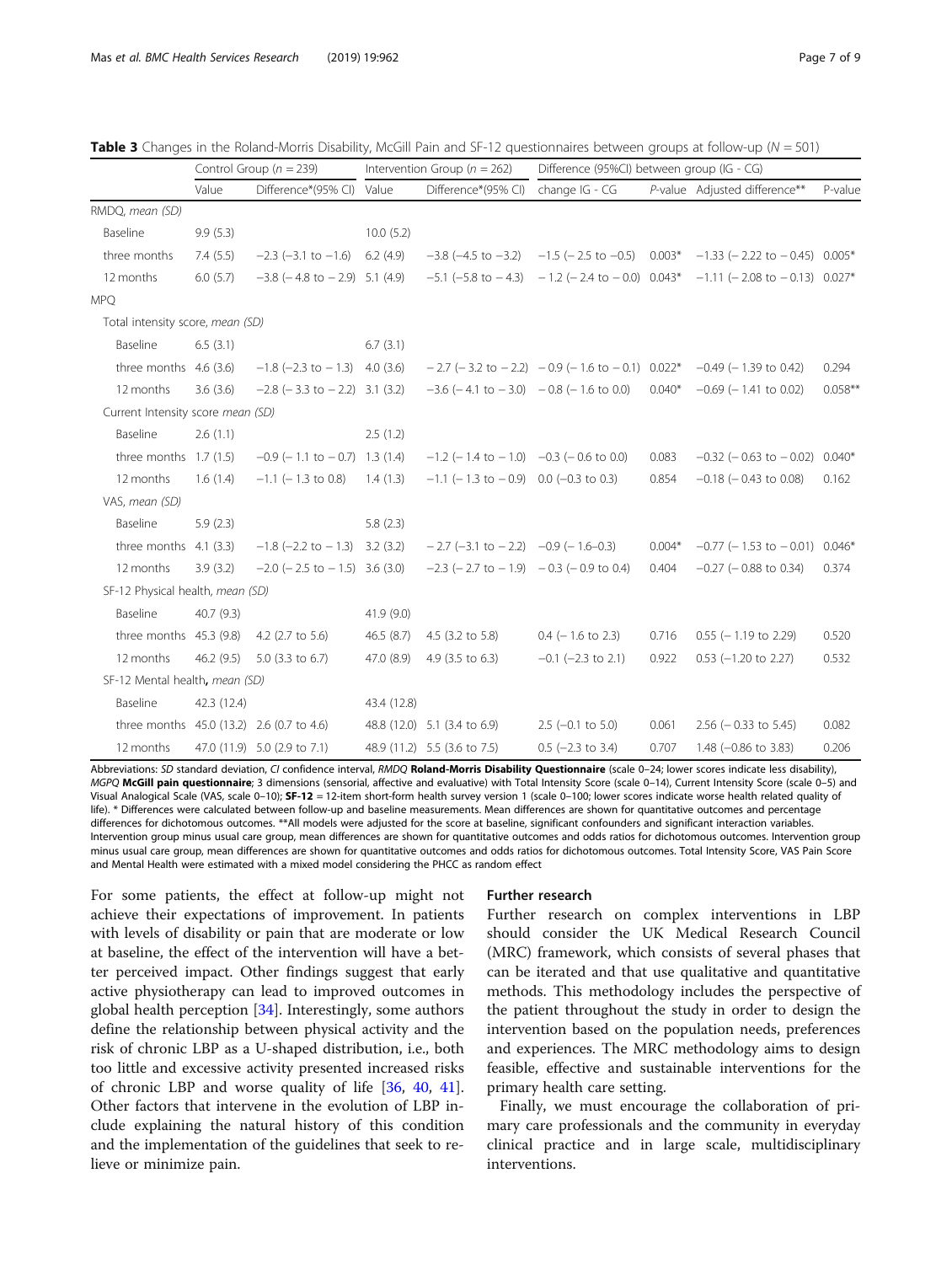# <span id="page-7-0"></span>Limitations of the study

The number of missing data was similar for both groups at three and 12 months of follow-up. However, the following were more likely to drop out of the study: younger people; people with a lower consumption of analgesics; and at 12 months follow-up, patients with lower family burden and better jobs.

Some confounding factors might limit the conclusions of this study. For instance, the differences in the profile of patients, since they were allocated by PHCC and socioeconomic status was not considered.

One of the most important limitations of the study was recruitment, since more PCHH were allocated to the control group than the intervention group.

### **Conclusions**

The main conclusion of this study is that a multidisciplinary biopsychosocial intervention in a working population with non-specific subacute LBP has a small positive effect on disability and intensity of pain. Although greater in the intervention group, minimal clinically important differences were achieved in both groups. The results did not show any differences on quality of life.

The results of this biopsychosocial multidisciplinary intervention agree with previous studies, which also show limited effectiveness. The main advantage of delivering an intervention from a PHCC is geographical proximity, which should result in higher adherence. In patients with pain, travelling long distances has usually a negative physical and financial impact. Finally, the constellation of symptoms presented by patients with LBP still constitutes a challenge for medical and surgical decision making.

#### Abbreviations

GP: General practitioner; LPB: Low back pain; MGPQ: McGill pain questionnaire; NSAIDs: Non-steroidal anti-inflammatory drugs; PHCC: Primary health care centre; QoL: Quality of life SF12; RMDQ: Roland morris disability questionnaire; VAS: Visual analogical scale

#### Acknowledgements

We thank all patients and healthcare professionals who participated in the study for taking the time to share their experiences.

We also thank FM Kovacs for sharing invaluable experience and suggestions.

#### Authors' contributions

TR, MIF, EM, JM, MR, MJG, EN, MN, MP, RM, MB, CV and EPR designed the study. The study was coordinated by AB and EPR. TRB, MIF, EM, JM, MP, RM and EPR conducted the study. EM, JM, MJG and MP implemented the intervention. RR, AB, TR, MC, EPR and TLJ analysed and interpreted the data. RR, AB, TR, MAM, EPR, CV and TLJ drafted the manuscript and incorporated the amendments suggested by the co-authors. All authors have read and approved the final version of the manuscript.

#### Funding

This study was supported by the Marató TV3 and a grant from the Primary Care Management Barcelona Ciutat-ICS. The funding body had not any role in the design of the study, the collection, analysis, and interpretation of data and in writing the manuscript.

RR was awarded the following two grants: "Beca Xb, per a la Realització de Tesis Doctorals", by the Gerència territorial de Barcelona, Catalan Institute of Health and the "Beca ICS per a la capacitació en investigació i realització del doctorat a l'Atenció Primària", by the IDIAP Jordi Gol together with the Catalan Institute of Health. The project received a research grant from the Carlos III Institute of Health, Ministry of Economy and Competitiveness (Spain), through the Network for Prevention and Health Promotion in Primary Care, reference RD16/0007/0001, co-funded with European Union ERDF funds (European Regional Development Fund).

#### Availability of data and materials

The datasets used during the current study are available from the corresponding author on reasonable request.

#### Ethics approval and consent to participate

This study was approved by the Clinical Research Ethics Committee of the Institute of Research in Primary Health Care IDIAP Jordi Gol (P07/25). Confidentiality and anonymity of the data were ensured in accordance with the 15/1999 Data Confidentiality Law.

Informed Consent: The information was provided orally as well as written. Study subjects had sufficient opportunity to ask questions regarding study details. Informed consent followed the guidelines of the Helsinki Declaration. Data confidentiality: Confidentiality and anonymity of the data was ensured, both in the implementation phase of the project and in presentations or publications resulting there from. Individual data was codified to ensure anonymity. Only researchers and monitors had access to the data.

#### Consent for publication

Not applicable.

# Competing interests

None declared.

#### Author details

<sup>1</sup>Gerència Territorial de Barcelona, Catalan Institute of Health, c/ Sardenya, 375, Entl, 08025 Barcelona, Spain. <sup>2</sup>Institut Universitari d'Investigació en Atenció Primària (IDIAP Jordi Gol), Gran Via Corts Catalanes, 587, àtic, 08007 Barcelona, Spain. <sup>3</sup>Department of Paediatrics, Gynaecology and Obstetrics and Preventive Medicine, Universitat Autònoma de Barcelona Faculty of Medicine-Bellaterra, 08193 (Cerdanyola del Vallès), Spain. <sup>4</sup>Department of Basic, Evolutionary and Educational Psychology, Universitat Autònoma de Barcelona Faculty of Psychology, Building B. Campus de la UAB, Bellaterra, 08193 Barcelona, Spain. <sup>5</sup> Hospital de la Santa Creu i de Sant Pau, 08041 Barcelona, Spain. <sup>6</sup>Primary Care Centre Sant Martí, SAP Litoral, 08020 Barcelona, Spain. <sup>7</sup>SAP Support to Diagnosis and Treatment, Gerència Territorial de Barcelona, Catalan Institute of Health, 08001 Barcelona, Spain. <sup>8</sup>Unit of Functional Rehabilitation, Department of Rheumatology, Hospital Clínic Universitari, 08036 Barcelona, Spain. <sup>9</sup>Primary Care Centre Sant Andreu SAP Muntanya, 08030 Barcelona, Spain. <sup>10</sup>Primary Care Centre Sant Antoni, SAP Esquerra, 08015, Barcelona, Spain.

#### Received: 23 January 2019 Accepted: 4 December 2019 Published online: 12 December 2019

#### References

- 1. Zale EL, Lange KL, Fields SA, Ditre JW. The relation between pain-related fear and disability: a meta- analysis. J Pain. 2013;14:1019–30.
- 2. Vos T, Flaxman AD, Naghavi M, Lozano R, Michaud C, Ezzati M, et al. Years lived with disability (YLDs) for 1160 sequelae of 289 diseases and injuries 1990-2010: a systematic analysis for the global burden of disease study 2010. Lancet. 2012;380:2163–96.
- 3. Generalitat de Catalunya, Departament de Salut. Informe 2015 de l'Enquesta de salut de Catalunya (ESCA). ESCA. 2016;:99. [http://salutweb.gencat.cat/](http://salutweb.gencat.cat/web/.content/_departament/estadistiques-sanitaries/enquestes/Enquesta-de-salut-de-Catalunya/Resultats-de-lenquesta-de-salut-de-Catalunya/documents/esca_2015.pdf) [web/.content/\\_departament/estadistiques-sanitaries/enquestes/Enquesta](http://salutweb.gencat.cat/web/.content/_departament/estadistiques-sanitaries/enquestes/Enquesta-de-salut-de-Catalunya/Resultats-de-lenquesta-de-salut-de-Catalunya/documents/esca_2015.pdf)[de-salut-de-Catalunya/Resultats-de-lenquesta-de-salut-de-Catalunya/](http://salutweb.gencat.cat/web/.content/_departament/estadistiques-sanitaries/enquestes/Enquesta-de-salut-de-Catalunya/Resultats-de-lenquesta-de-salut-de-Catalunya/documents/esca_2015.pdf) [documents/esca\\_2015.pdf.](http://salutweb.gencat.cat/web/.content/_departament/estadistiques-sanitaries/enquestes/Enquesta-de-salut-de-Catalunya/Resultats-de-lenquesta-de-salut-de-Catalunya/documents/esca_2015.pdf) Accessed 26 Aug 2019.
- 4. Marin TJ, Van Eerd D, Irvin E. Cocuban R. Malmivaara A, et al. Multidisciplinary biopsychosocial rehabilitation for chronic low back pain. Cochrane Database Syst Rev: Koes BW; 2017.
- 5. Fernández-De-Las-Peñas C, Alonso-Blanco C, Hernández-Barrera V, Palacios-Ceña D, Jiménez-García R, Carrasco-Garrido P. Has the prevalence of neck pain and low back pain changed over the last 5 years? A population-based national study in Spain. Spine J. 2013;13:1069–76.